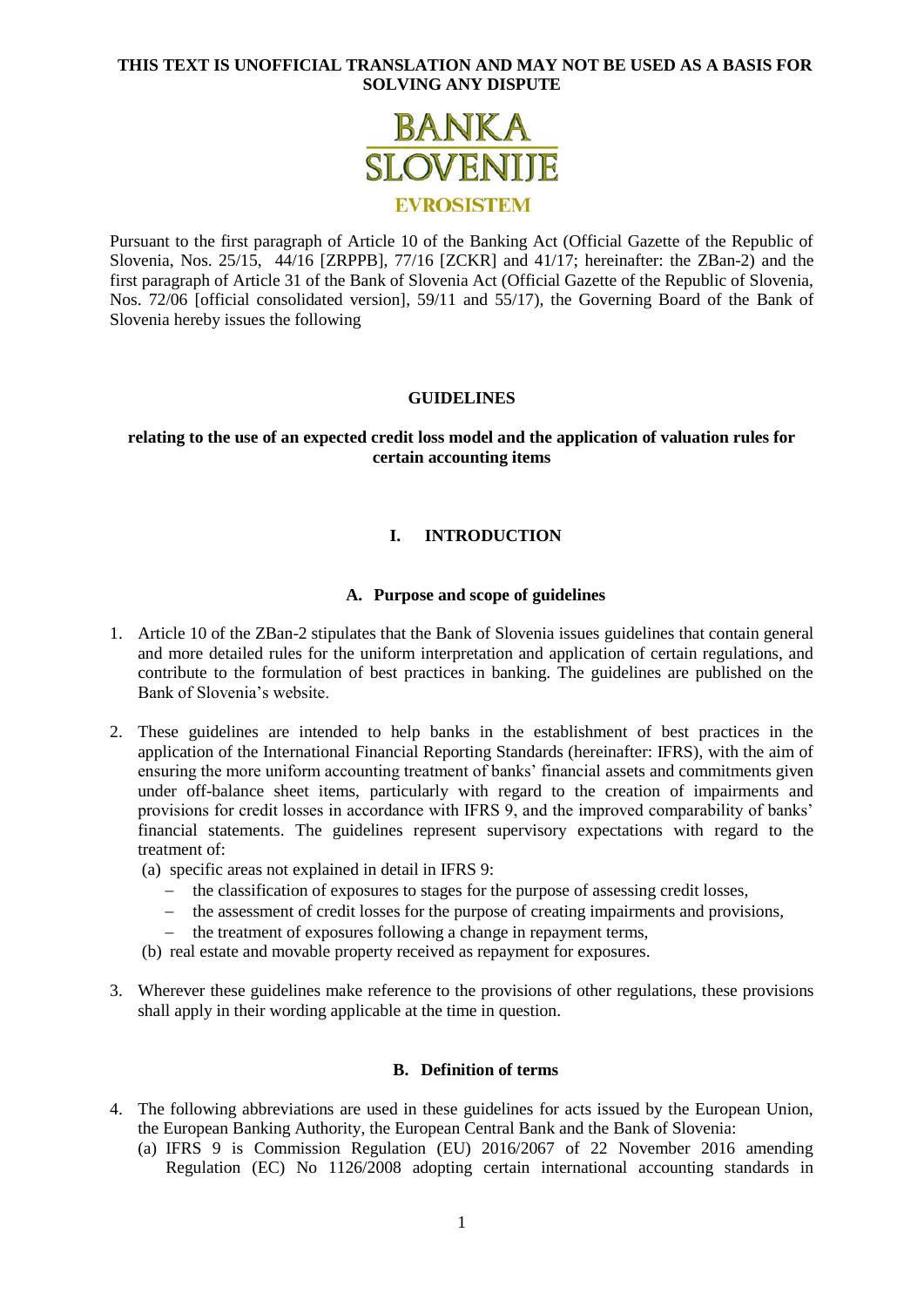

accordance with Regulation (EC) No 1606/2002 of the European Parliament and of the Council as regards International Financial Reporting Standard 9 (OJ L 323 of 29 November 2016, p 1);

- (b) the CRR is Regulation (EU) No 575/2013 of the European Parliament and of the Council of 26 June 2013 on prudential requirements for credit institutions and investment firms and amending Regulation (EU) No 648/2012 (OJ L 176 of 27 June 2013, p 1);
- (c) Commission Implementing Regulation (EU) No 680/2014 is Commission Implementing Regulation (EU) No 680/2014 of 16 April 2014 laying down implementing technical standards with regard to supervisory reporting of institutions according to Regulation (EU) No 575/2013 of the European Parliament and of the Council (OJ L 191 of 28 June 2014, p 1), last amended by Commission Implementing Regulation (EU) 2017/1443 of 29 June 2017 (OJ L 213 of 17 August 2017, p 1);
- (d) Commission Implementing Regulation (EU) 2016/1799 is Commission Implementing Regulation (EU) 2016/1799 of 7 October 2016 laying down implementing technical standards with regard to the mapping of credit assessments of external credit assessment institutions for credit risk in accordance with Articles 136(1) and 136(3) of Regulation (EU) No 575/2013 of the European Parliament and of the Council (OJ L 275 of 12 October 2016, p 3);
- (e) the CRA regulation is Regulation (EC) No 1060/2009 of the European Parliament and of the Council of 16 September 2009 on credit rating agencies (OJ L 302 of 17 November 2009, p 1);
- (f) the EBA guidelines on the definition of default are the Guidelines on the application of the definition of default under Article 178 of Regulation (EU) No 575/2013 of 18 January 2017, published online at [https://www.eba.europa.eu/documents/10180/1721448/Guidelines+on+default+definition+%2](https://www.eba.europa.eu/documents/10180/1721448/Guidelines+on+default+definition+%28EBA-GL-2016-07%29_EN.pdf/052c260f-da9a-4c86-8f0a-09a1d8ae56e7)

[8EBA-GL-2016-07%29\\_EN.pdf/052c260f-da9a-4c86-8f0a-09a1d8ae56e7;](https://www.eba.europa.eu/documents/10180/1721448/Guidelines+on+default+definition+%28EBA-GL-2016-07%29_EN.pdf/052c260f-da9a-4c86-8f0a-09a1d8ae56e7)

(g) the EBA guidelines on the expected credit loss model are the Guidelines on credit institutions' credit risk management practices and accounting for expected credit losses, of 20 September 2017, published online at [https://www.eba.europa.eu/documents/10180/1965596/Guidelines+on+Accounting+for+ECL](https://www.eba.europa.eu/documents/10180/1965596/Guidelines+on+Accounting+for+ECL+%28EBA-GL-2017-06%29_EN.pdf/8a9a9df0-a0cc-406e-a781-7d4fb753495d)

 $+\%28EBA-GL-2017-06\%29$  EN.pdf/8a9a9df0-a0cc-406e-a781-7d4fb753495d;

(h) the ECB guidance on NPLs is the Guidance to banks on non-performing loans of 20 March 2017, published online at

[https://www.bankingsupervision.europa.eu/ecb/pub/pdf/guidance\\_on\\_npl.en.pdf;](https://www.bankingsupervision.europa.eu/ecb/pub/pdf/guidance_on_npl.en.pdf)

- (i) the credit risk management regulation is the Regulation on credit risk management in banks and savings banks (Official Gazette of the Republic of Slovenia, No 68/17).
- (j) the Bank of Slovenia's Guidelines on the definition of default rate and loss rate are the Guidelines on the definition of default rate and loss rate of 27 October 2015, published online at

[https://www.bsi.si/financna-stabilnost/predpisi/seznam-predpisov/kreditno-tveganje/kreditno](https://www.bsi.si/financna-stabilnost/predpisi/seznam-predpisov/kreditno-tveganje/kreditno-tveganje-splosni-predpisi)[tveganje-splosni-predpisi;](https://www.bsi.si/financna-stabilnost/predpisi/seznam-predpisov/kreditno-tveganje/kreditno-tveganje-splosni-predpisi)

- (k) Council Regulation (EU) No 1024/2013 is Council Regulation No 1024/2013 of 15 October 2013 conferring specific tasks on the European Central Bank concerning policies relating to the prudential supervision of credit institutions (OJ L 287 of 29 October 2017, p 63).
- 5. The terms used in these guidelines shall have the same meanings as in the provisions of IFRS 9 and the CRR.
- 6. For the purpose of paragraph [17](#page-4-0) and paragraphs [24](#page-6-0) to [30](#page-8-0) of these guidelines, a "credit rating agency" is a credit rating agency registered and certified in accordance with the CRA regulation.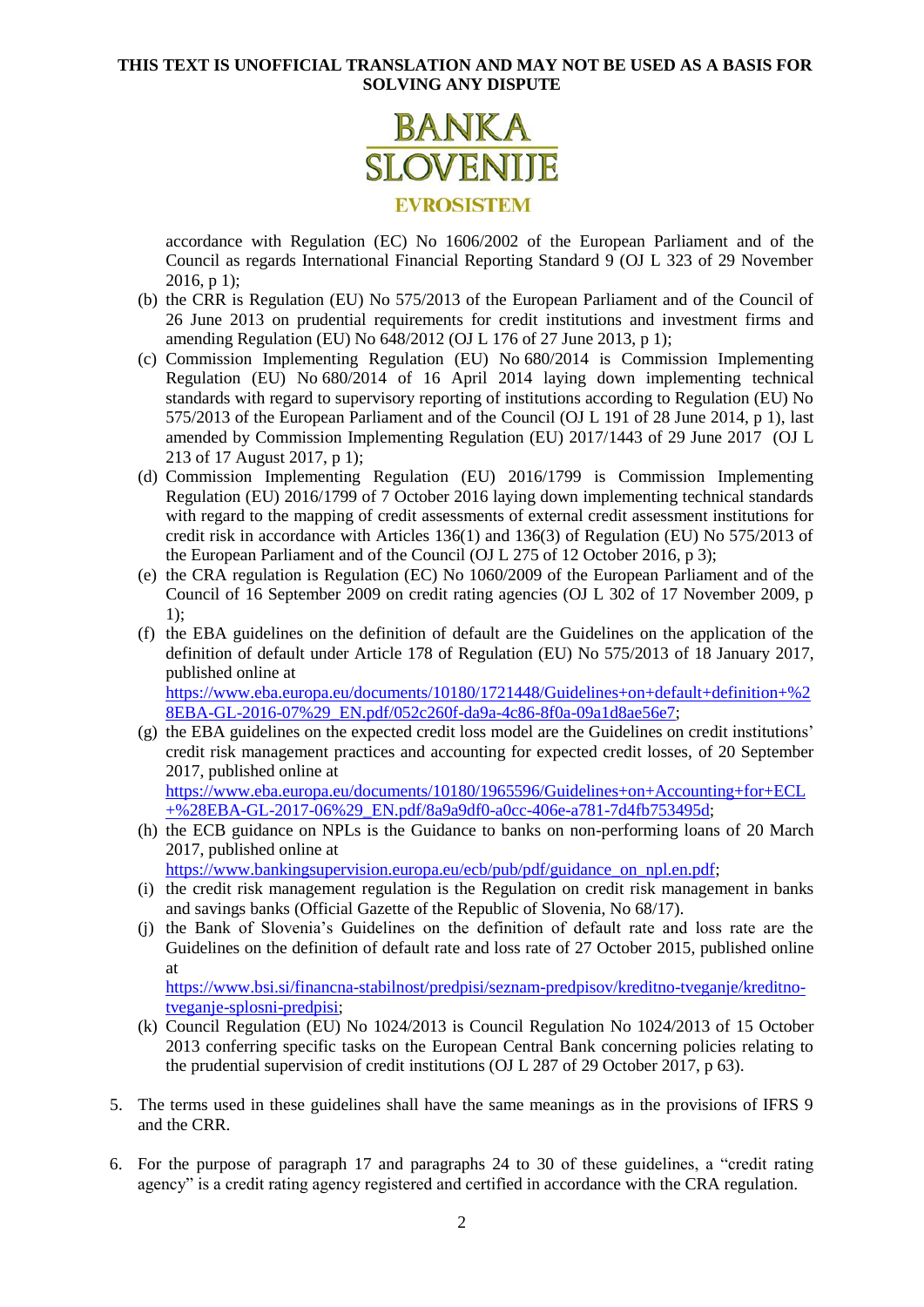

# **II. CLASSIFICATION OF EXPOSURES TO STAGES FOR THE PURPOSE OF ASSESSING CREDIT LOSSES**

# **A. General**

- 7. Sections 5.4 and 5.5 of IFRS 9 state that banks must classify financial assets measured at amortised cost, financial assets measured at fair value through other comprehensive income, lease receivables and off-balance-sheet exposures from credit commitments given and financial surety agreements to which impairment requirements apply (hereinafter: exposures) on a given reporting date to one of the following stages for the purpose of assessing credit losses:
	- (a) exposures where no significant increase in credit risk has occurred, and for which impairments and/or provisions for credit losses are measured on the basis of expected credit losses over a 12-month period (hereinafter: stage 1);
	- (b) exposures where there has been a significant increase in credit risk in the period between initial recognition and the reporting date, and for which impairments and/or provisions for credit losses are measured on the basis of expected credit losses over the entire lifetime (hereinafter: stage 2); and
	- (c) exposures in default (hereinafter: stage 3).

The bank shall not take account of credit protection when classifying exposures to stages 1, 2 or 3.

- 8. A bank shall classify as stage 3 all exposures that it has defined as defaulted exposures in accordance with paragraph B5.5.37 of IFRS 9 for the purpose of internal credit risk management, including exposures that are defined as defaulted upon initial recognition, i.e. purchased or originated credit-impaired financial assets (hereinafter: POCI). In accordance with paragraphs 89 and 90 of the EBA guidelines on the expected credit loss model, the bank shall, for the purpose of this classification, follow the definition of default set out in Article 178 of the CRR.
- 9. If an exposure is not classified as stated in the previous paragraph, a bank shall classify the exposure in question as stage 1 upon initial recognition. Upon subsequent measurement, the bank shall assess whether there has been a significant increase in credit risk in the period between initial recognition and the reporting date, in accordance with paragraph 5.5.9 of IFRS 9. If there has been no significant increase in credit risk or if an exposure with low credit risk is involved, the exposure remains classified as stage 1 in accordance with paragraphs 5.5.5 and 5.5.10 of IFRS 9. If there has been a significant increase in credit risk and the exposure in question has not been defined as defaulted, the bank shall classify the exposure as stage 2 in accordance with paragraph 5.5.3 of IFRS 9.

# **B. Assessing a significant increase in credit risk**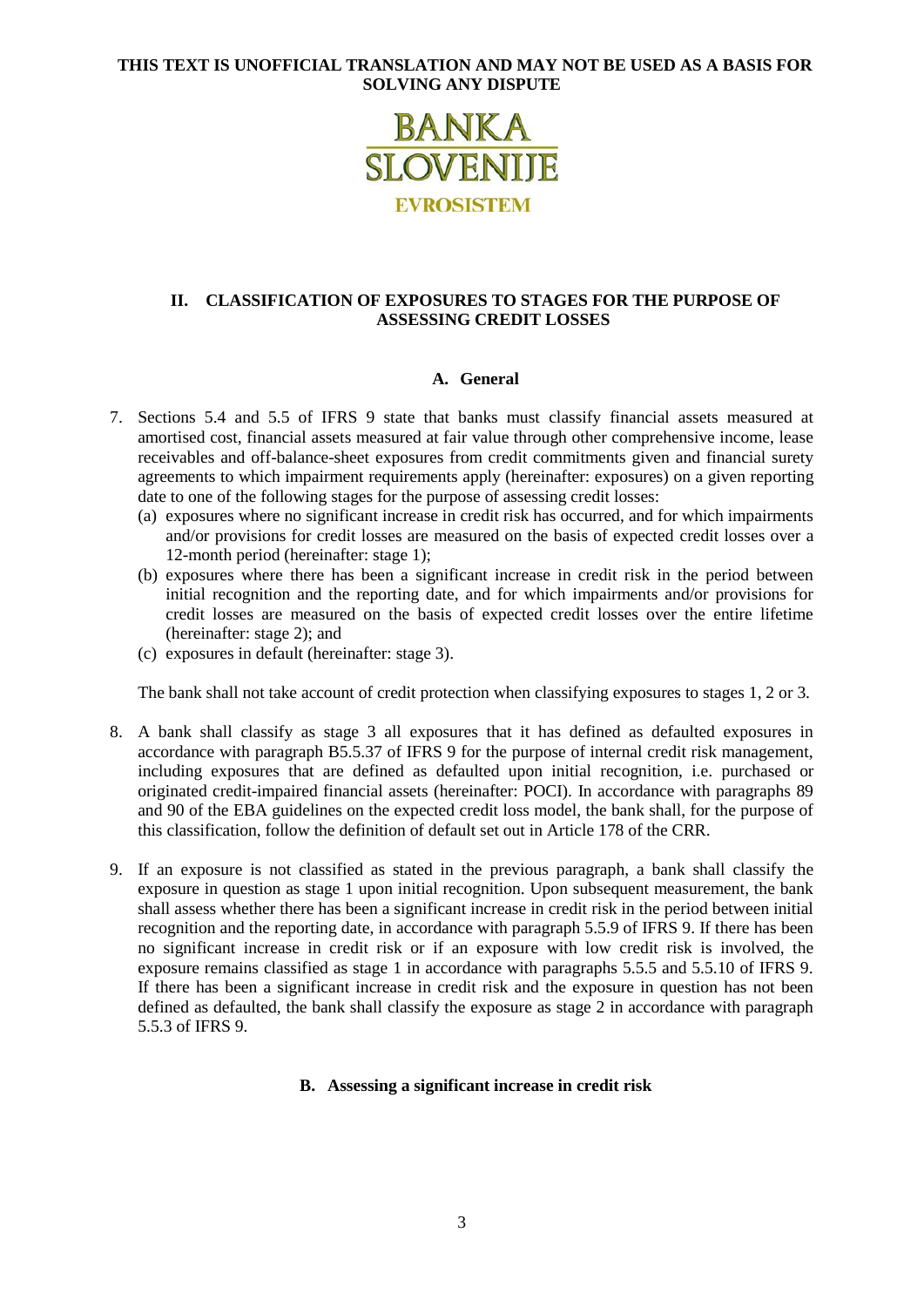

- 10. In accordance with paragraph 5.5.4 of IFRS 9, a bank shall assess a significant increase in credit risk using reasonable and supportable information<sup>1</sup> at the level of an individual exposure. The bank may assess a significant increase in credit risk at the level of a pool of exposures in accordance with paragraph B5.5.16 of IFRS 9, but only when reasonable and supportable information (factors or indicators) cannot be obtained at the level of an individual exposure without undue cost or effort, or if such information cannot be assessed at the level of an individual exposure.
- 11. A bank shall establish an appropriate methodology for assessing a significant increase in credit risk that is based on clear, predetermined quantitative and qualitative criteria. These criteria may differ for individual pools of exposures, i.e. the relevant portfolios, groups of portfolios or elements of a portfolio.
- <span id="page-3-1"></span>12. When assessing a significant increase in credit risk, a bank may take account of the relevant list of information referred to in paragraph B5.5.17 of IFRS 9, in particular the following:
	- (a) information referred to in paragraphs 107 and 108 of the EBA guidelines on the expected credit loss model, and
	- (b) information obtained within the framework of the early warning system for increased credit risk referred to in Article 27 of the credit risk management regulation, having regard for the ECB guidance on NPLs.
- <span id="page-3-2"></span>13. Notwithstanding the provisions of the previous paragraph, a significant increase in the credit risk associated with an exposure since initial recognition shall be deemed to have occurred, at the latest, when:
	- (a) the debtor is more than 30 days past due in the repayment of a material amount associated with a specific exposure, apart from the exceptions set out in paragraph [14](#page-3-0) of these guidelines. The definition of a material past-due credit obligation referred to in the value data under item *117 Material number of days past due at the level of total exposure to the debtor* of the applicable Guidelines for implementing the regulation on reporting by monetary financial institutions, which is published on the Bank of Slovenia website at [https://www.bsi.si/porocanje/porocanje-banki-slovenije/porocila/porocanje-monetarnih](https://www.bsi.si/porocanje/porocanje-banki-slovenije/porocila/porocanje-monetarnih-financnih-institucij)[financnih-institucij,](https://www.bsi.si/porocanje/porocanje-banki-slovenije/porocila/porocanje-monetarnih-financnih-institucij) shall be taken into account *mutatis mutandis* for the purposes of counting the number of days past due at the level of an individual exposure;
	- (b) the repayment terms have been modified due to the debtor's inability to repay the debt under the originally agreed terms without a material forgiveness of debt, resulting in the exposure being defined as a performing forborne exposure in accordance with Commission Implementing Regulation (EU) No 680/2014.
- <span id="page-3-0"></span>14. Notwithstanding point (a) of the previous paragraph, a bank may treat amounts more than 30 days past due as an insignificant increase in credit risk in exceptional cases, if:
	- (a) the arrears in the repayment of the specific debt have arisen due to the technical situations set out in points (a), (b) and (c) of paragraph 23 of the EBA guidelines on the definition of default, whereby the criterion of 30 days past due is taken into account in point (c) of the aforementioned guidelines instead of 90 days; or

1

<sup>&</sup>lt;sup>1</sup> Reasonable and supportable information on past events (e.g. on arrears in payments), current conditions and forecasts of future economic conditions that are available on the reporting date without undue cost or effort, and that are relevant to a specific exposure subject to assessment (as defined in paragraph B5.5.49 of IFRS 9).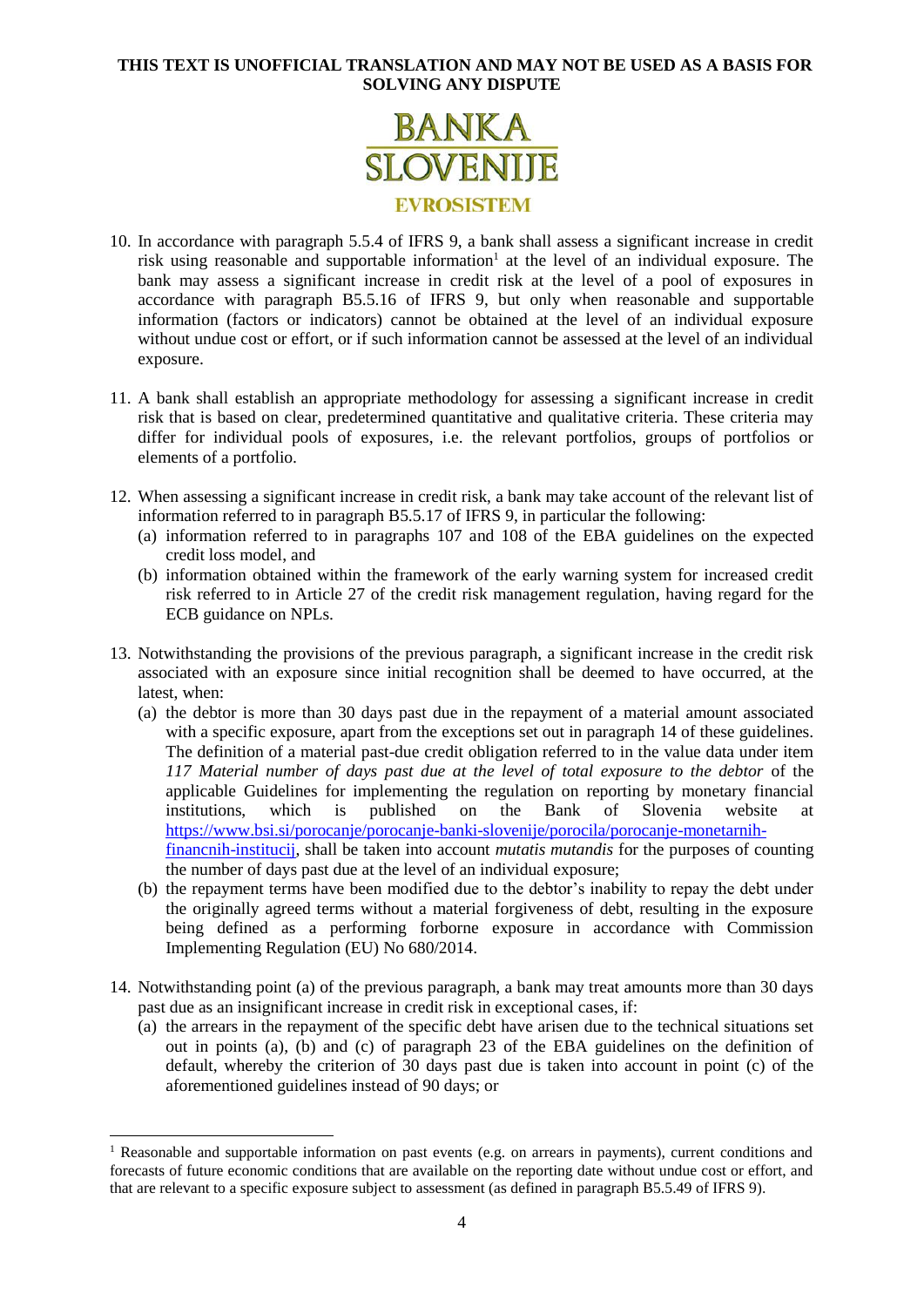

- (b) other available information indicates that arrears of more than 30 days in the repayment of the specific debt did not arise due to a significant increase in credit risk.
- <span id="page-4-1"></span>15. A bank may reclassify an exposure from stage 2 to stage 1 when all of the following conditions are met:
	- (a) the exposure in question was not defined as defaulted upon initial recognition pursuant to Article 178 of the CRR or as POCI (as set out in paragraphs 5.5.13 and 5.5.14 of IFRS 9);
	- (b) all reasons indicating a significant increase in credit risk in the period between initial recognition and the reporting date, as set out in paragraphs [12](#page-3-1) and [13](#page-3-2) of these guidelines, have ceased to exist; and
	- (c) when the probation period expires:

1

- in the case of performing forborne exposures: two years from the last forbearance, or from the date of transition from non-performing to performing forborne exposures, given the simultaneous fulfilment of the other conditions set out in paragraphs 256 and 257 of Part 2 of Annex V of Commission Implementing Regulation (EU) No 680/2014 for exiting the category of forborne exposures, or before if the bank demonstrates on the basis of empirical data or on the basis of supportable reasons<sup>2</sup> that there is no expectation of a significant increase in the debtor's credit risk with regard to such exposures over the short term,
- in the case of performing non-forborne exposures: three months from the date when all reasons indicating a significant increase in credit risk cease to exist, or from the date of exit from default status, if the exposure in question was previously defined as defaulted, or before if the bank demonstrates on the basis of empirical data that there is no expectation of a significant increase in the debtor's credit risk with regard to such exposures over the short term.

# **C. Exposures with low credit risk**

- 16. In accordance with the provisions of paragraph 5.5.10, and paragraphs B5.5.22 to B5.5.24 of IFRS 9, a bank may assume that the credit risk associated with an exposure has not increased significantly since initial recognition if the credit risk associated with that exposure is low on the reporting date.
- <span id="page-4-0"></span>17. Investments in debt financial instruments with an investment grade assessment issued by a credit rating agency (e.g. a rating of at least BBB- according to S&P or Fitch, or a rating of at least Baa3 according to Moody's) shall be deemed exposures with low credit risk that are classified as stage 1. When the bank has at its disposal credit assessments from several credit rating agencies, it shall take account of the rules on the use of credit assessments set out in Article 138 of the CRR for that purpose.

<sup>&</sup>lt;sup>2</sup> For example, a significant decrease in the debtor's credit risk as a result of recapitalisation or the impact of an acquiring company with a significantly better credit assessment, which is reflected in the regular repayment of debt (without arrears) and an upgrading in the debtor's credit assessment.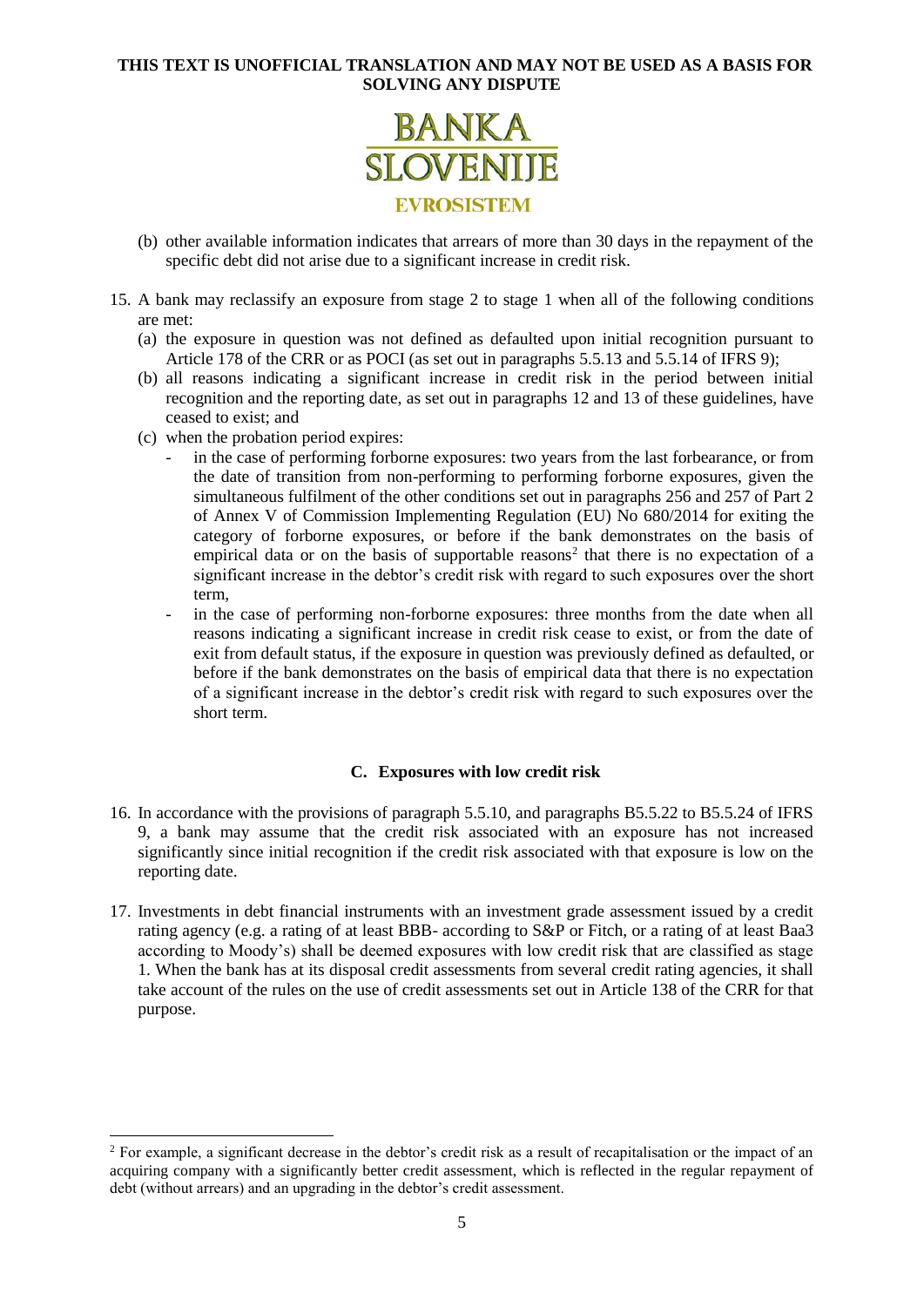

#### **D. Exceptions in the initial classification of an exposure as stage 1 or stage 2 in the changeover to IFRS 9**

- 18. In accordance with paragraph 7.2.18 of IFRS 9, a bank shall, on the date of initial application of IFRS 9, determine the credit risk associated with an exposure upon initial recognition based on reasonable and supportable information that it is able to obtain without undue cost or effort, and compare it with the credit risk associated with that exposure on the date of initial application of IFRS 9.
- 19. If during the changeover to IFRS 9 a bank does not have at its disposal information on the credit risk associated with an exposure, or a debtor's credit assessment at the time of approval or upon initial recognition of the exposure, it may, when classifying exposures to stages for the first time for the purpose of assessing credit losses, in addition to exposures with low credit risk set out in sub-section C, classify as stage 1 exposures to debtors who have an average credit assessment of A in the Bank of Slovenia's central register as at 30 November or 31 December 2017, and who do not fulfil the criteria for classification as stage 2, as set out in paragraphs [12](#page-3-1) and [13](#page-3-2) of these guidelines, whereby the exposure is not deemed POCI as set out in point a) of paragraph [15](#page-4-1) of these guidelines. The bank shall classify all other exposures that are not defined as defaulted pursuant to Article 178 of the CRR upon initial classification as stage 2.

# **III. ASSESSMENT OF CREDIT LOSSES FOR THE PURPOSE OF CREATING IMPAIRMENTS AND PROVISIONS**

#### **A. Assessment of credit losses for defaulted exposures**

20. A bank shall take account of the provisions of section 6 of the ECB guidance on NPLs *mutatis mutandis* when creating individual and collective impairments and provisions for credit losses for stage 3 exposures.

#### **B. Risk parameters and time series of data**

- 21. A bank shall formulate its own methodology for assessing expected credit losses that is based on the following risk parameters: probability of default (PD), loss given default (LGD) and the conversion factor (CF). In doing so, it shall take into account to the greatest extent possible the minimum requirements of the IRB approach set out in Chapter 3 of Title II of Part Three of the CRR. The bank may use the default rate in place of estimated PD, the loss rate in place of estimated LGD and, in place of the estimated CF, the actual or regulatory conversion factor, as set out in Article 111(1) of the CRR, which corresponds to the off-balance-sheet item with regard to classification to a risk category in accordance with Annex I to the CRR. The bank may take account of the parameters set out by the Bank of Slovenia's Guidelines on the definition of default rate and loss rate as the basis for the assessment of expected credit risk losses.
- 22. In accordance with point (c) of paragraph 5.5.17 of IFRS 9, the estimated risk parameters referred to in the previous paragraph that the bank takes into account in the calculation of expected credit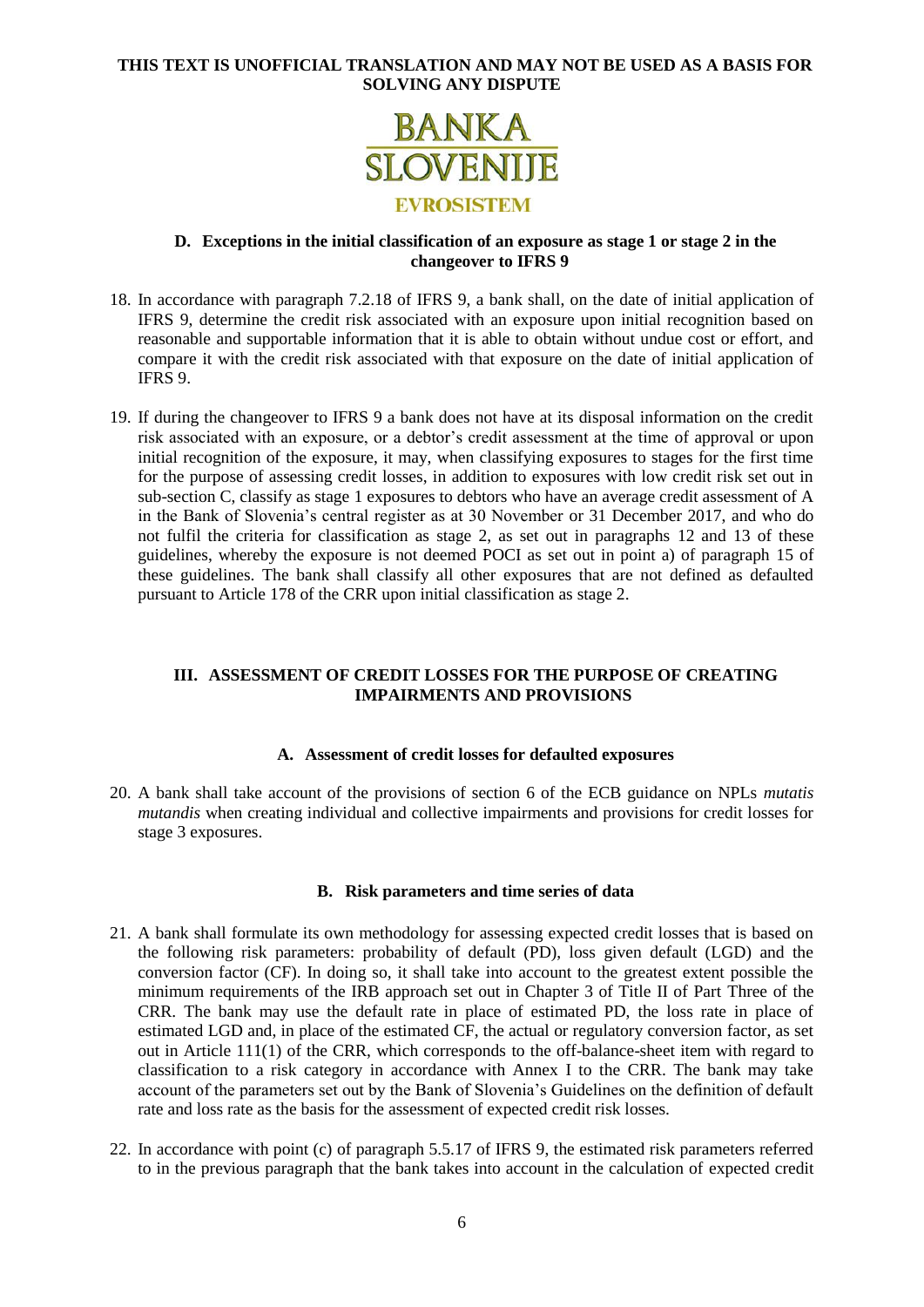

losses shall be based on past events, current conditions and forecasts of future economic conditions. Information on past events shall relate to a period of at least five years, whereby this data should be adjusted to the current conditions and forecasts of future economic conditions. If during the changeover to IFRS 9 and subsequently the bank does not have at its disposal a sufficient time series of own data for the calculation of risk parameters, the data collection period shall be extended every year for one additional year until such data covers a period of at least five years. A bank that does not have an appropriate time series of own data may also use external data, or a combination of own data and external data. A bank that uses external data shall use it consistently, and shall ensure that the data is representative of the structure of the exposures to which it is being applied.

23. A bank shall put in place appropriate processes to ensure that the models used to assess expected credit losses are validated and back-testing is performed at least annually.

# **C. Risk parameters for certain types of exposures where the number of defaults is low**

<span id="page-6-0"></span>24. For the classes of exposures to central governments and central banks (hereinafter: sovereigns), institutions, regional governments and local authorities, and public sector entities as defined in the CRR for the purpose of calculating the capital requirement for credit risk under the standardised approach, a bank may take account of the guidelines referred to in sub-sections C.1 and C.2 of these guidelines.

# **C.1 Estimation of PD risk parameter**

- <span id="page-6-1"></span>25. In estimating PD on the basis of the default rate, a bank shall proceed from a data series of at least five years of default rates across credit assessments from credit rating agencies, and shall ensure that the default rates for a particular credit assessment are never lower than the default rate valid for one step higher (better) credit assessment.
- 26. Once a year a bank shall obtain the latest data on default rates across credit assessments from credit rating agencies for the most recently available period, and shall update the existing default rates.
- <span id="page-6-2"></span>27. For the purposes of paragraph [25](#page-6-1) of these guidelines, a bank may determine the estimated PD for the exposure classes referred to in paragraph [24](#page-6-0) of these guidelines having regard for the following options:
	- (a) the highest of the default rates published by at least three credit rating agencies (hereinafter: relevant credit rating agencies) for individual credit assessments or,
	- (b) the average default rates calculated on the basis of the combination of credit assessments from relevant credit rating agencies or,
	- (c) the default rates for individual credit assessments from a credit rating agency that the bank has nominated for the purpose of calculating capital requirements for the exposure class in which the relevant exposure is classified<sup>3</sup> (hereinafter: nominated credit rating agency).

-

<sup>&</sup>lt;sup>3</sup> A bank that has nominated two or more credit rating agencies for a particular exposure class shall take account of the rules on the use of credit assessments set out in Article 138 of the CRR.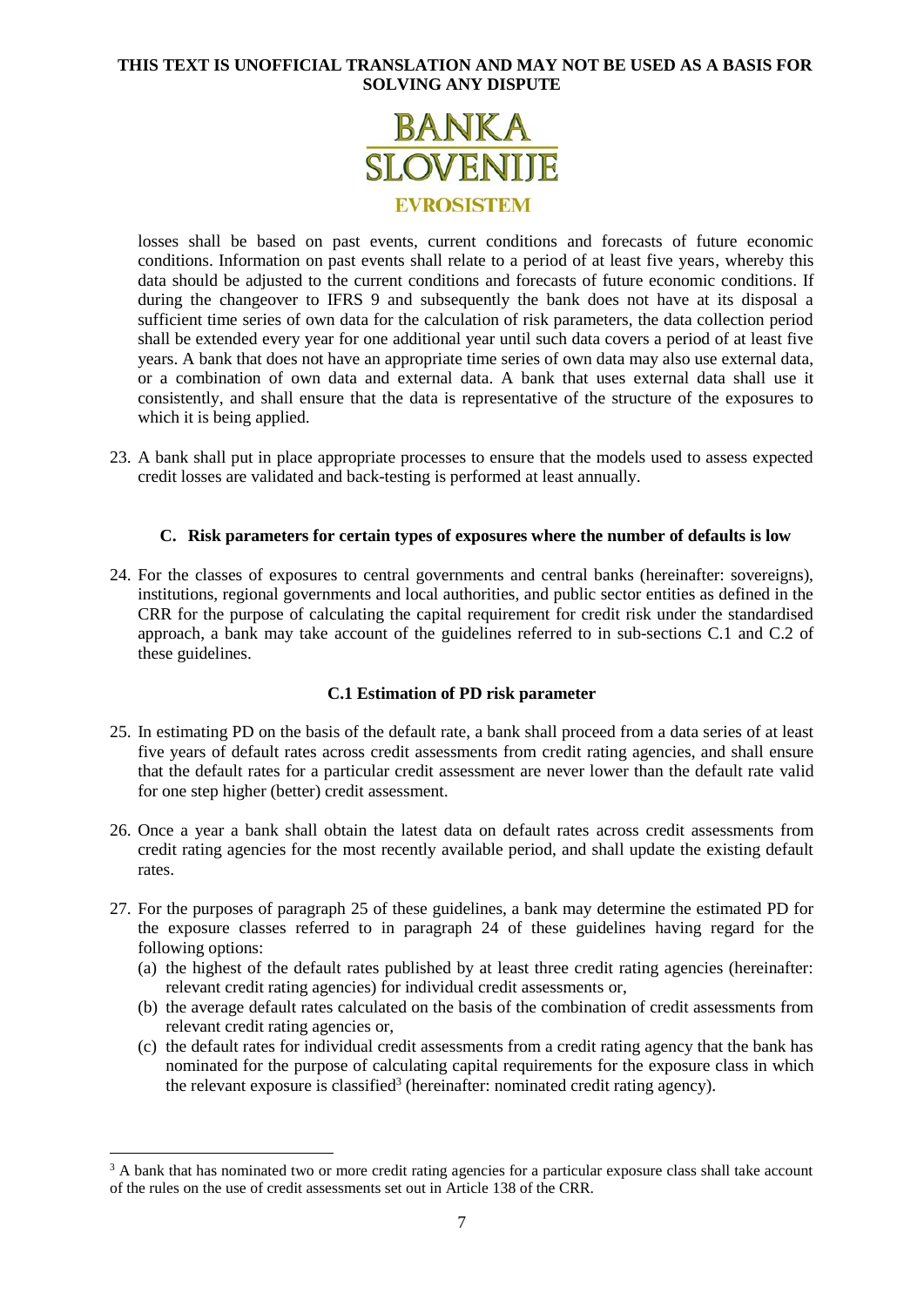

Other methodologies for estimating PD that appropriately reflect the credit risk of the exposures may be applied to the exposure classes in question by the bank.

- 28. When having regard for option (a) referred to in paragraph [27](#page-6-2) of these guidelines, a bank shall take account of the following guidance:
	- (a) for exposures to central governments and central banks (for sovereigns):
		- for which credit assessments from relevant credit rating agencies are available, the bank shall take account of the highest default rate that corresponds to the credit assessments for sovereigns published by the relevant credit rating agencies,
		- for which no credit assessment from relevant credit rating agencies for sovereigns is available, the bank shall take account of the highest default rate that corresponds to the lowest investment grade assessment for sovereigns from the relevant credit rating agencies;
	- (b) for exposures to institutions:
		- for which credit assessments from relevant credit rating agencies are available, the bank shall take account of the highest default rate that corresponds to the credit assessments for institutions published by the relevant credit rating agencies,
		- for which no credit assessment from relevant credit rating agencies for institutions is available:
			- i. the bank shall determine the credit assessment of the country in which the institution is established assigned by the relevant credit rating agencies for sovereigns (if the particular exposure has different credit assessments for sovereigns from the relevant credit rating agencies, the bank shall take account of the worst of these credit assessments), and shall map a credit quality step to this credit assessment in accordance with Annex III of Commission Implementing Regulation (EU) No 2016/1799,
			- ii. the bank shall lower the credit quality step referred to in the previous sub-indent by one notch, and shall determine, on the basis of Annex III of Commission Implementing Regulation (EU) No 2016/1799, which credit assessments from the relevant credit rating agencies map to the credit quality step,
			- iii. the bank shall take account of the highest default rate on the basis of default rates that correspond to the credit assessments referred to in the previous sub-indent;
	- (c) for exposures to regional governments or local authorities, the bank shall take account of the rules set out in point (b) of this paragraph. The bank may take account of the rules set out in point (a) of this paragraph for exposures to regional governments or local authorities with low risk, as set out in Article 115(2) of the CRR;
	- (d) for exposures to public sector entities, the bank shall take account of the rules set out in point (b) of this paragraph. The bank may take account of the rules set out in point (a) of this paragraph for exposures to public sector entities with low risk, as set out in Article 116(4) of the CRR.
- 29. When having regard for option (b) referred to in paragraph [27](#page-6-2) of these guidelines, a bank shall combine, as appropriate, credit assessments from the relevant credit rating agencies into newly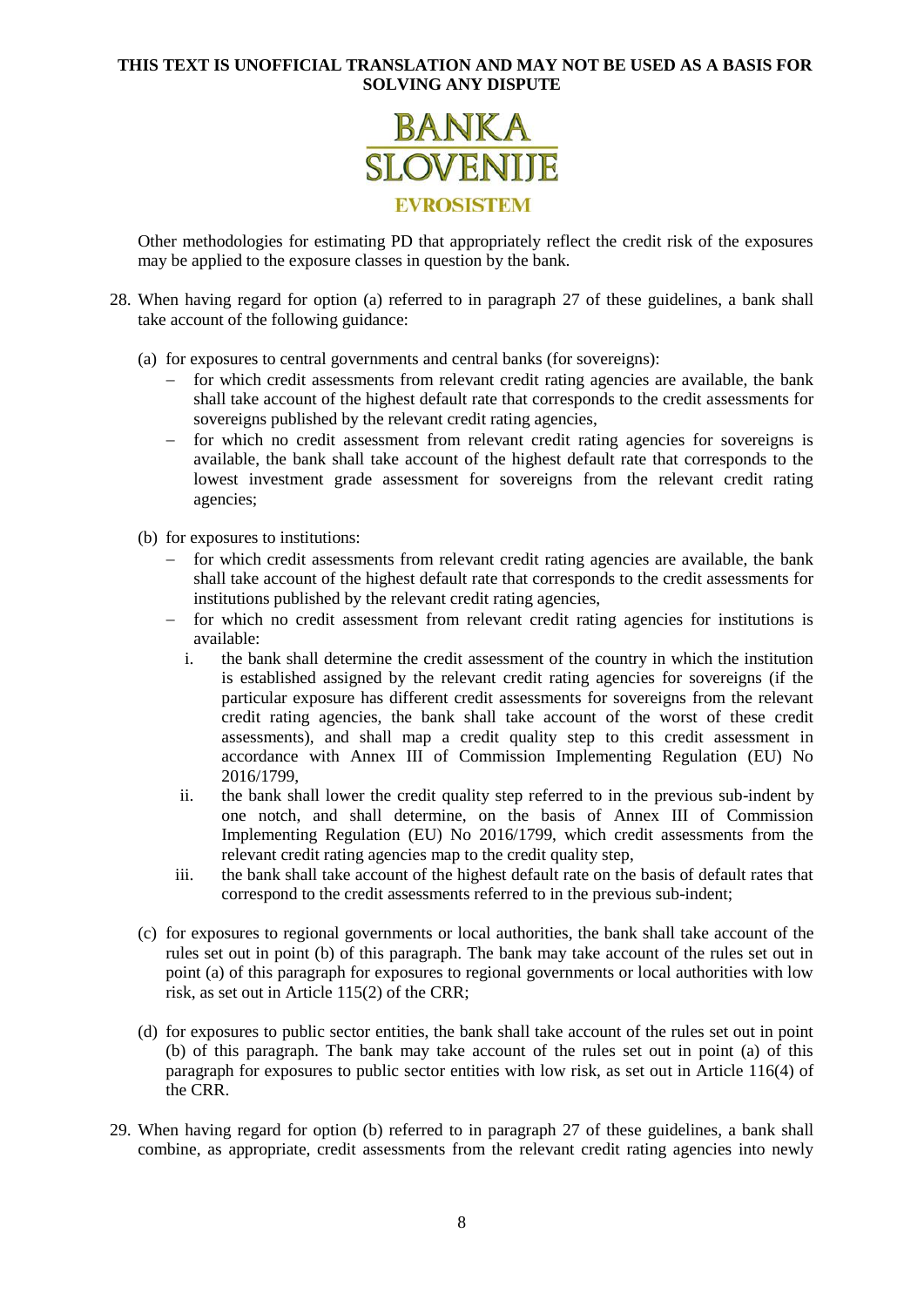

established rating grades, and shall calculate an average default rate for these rating grades. The bank shall take account of the following guidance:

- (a) for exposures to central governments and central banks (sovereigns):
	- $\overline{\phantom{a}}$  for which a credit assessment from a nominated credit rating agency is available, the bank shall take account of the average default rate that corresponds to the credit assessment for sovereigns,
	- for which no credit assessment from a nominated credit rating agency for sovereigns is available, the bank shall take account of the average default rate that corresponds to the rating grade, where based on the combining referred to in the first sentence of paragraph 29, the lowest investment grade assessment from a nominated credit rating agency for sovereigns is included;
- (b) for exposures to institutions:
	- $\overline{\phantom{a}}$  for which a credit assessment from a nominated credit rating agency is available, the bank shall take account of the average default rate that corresponds to the credit assessment for institutions,
	- for which no credit assessment from a nominated credit rating agency for institutions is available, the bank shall determine default rate based on the following rule:
		- i. the bank shall determine the credit assessment of the country in which the institution is established assigned by a nominated credit rating agency for sovereigns, and the corresponding rating grade in which this credit assessment is assigned based on the combining referred to in the first sentence of paragraph 29,
		- ii. takes into account average default rate corresponding to this rating grade that is one grade lower from rating grade in the previous sub-indent;
- (c) for exposures to regional governments or local authorities, the bank shall take account of the rules set out in point (b) of this paragraph. The bank may take account of the rules set out in point (a) of this paragraph for exposures to regional governments or local authorities with low risk, as set out in Article 115(2) of the CRR;
- (d) for exposures to public sector entities, the bank shall take account of the rules set out in point (b) of this paragraph. The bank may take account of the rules set out in point (a) of this paragraph for exposures to public sector entities with low risk, as set out in Article 116(4) of the CRR.
- <span id="page-8-0"></span>30. When having regard for option (c) referred to in paragraph [27](#page-6-2) of these guidelines, a bank shall take account of the following guidance:
	- (a) for exposures to central governments and central banks (for sovereigns):
		- $\overline{\phantom{a}}$  for which a credit assessment from a nominated credit rating agency is available, the bank shall take account of the default rate that corresponds to the credit assessment published by the nominated credit rating agency for sovereigns,
		- for which no credit assessment from a nominated credit rating agency for sovereigns is available, the bank shall take account of the default rate that corresponds to the lowest investment grade assessment from a nominated credit rating agency for sovereigns;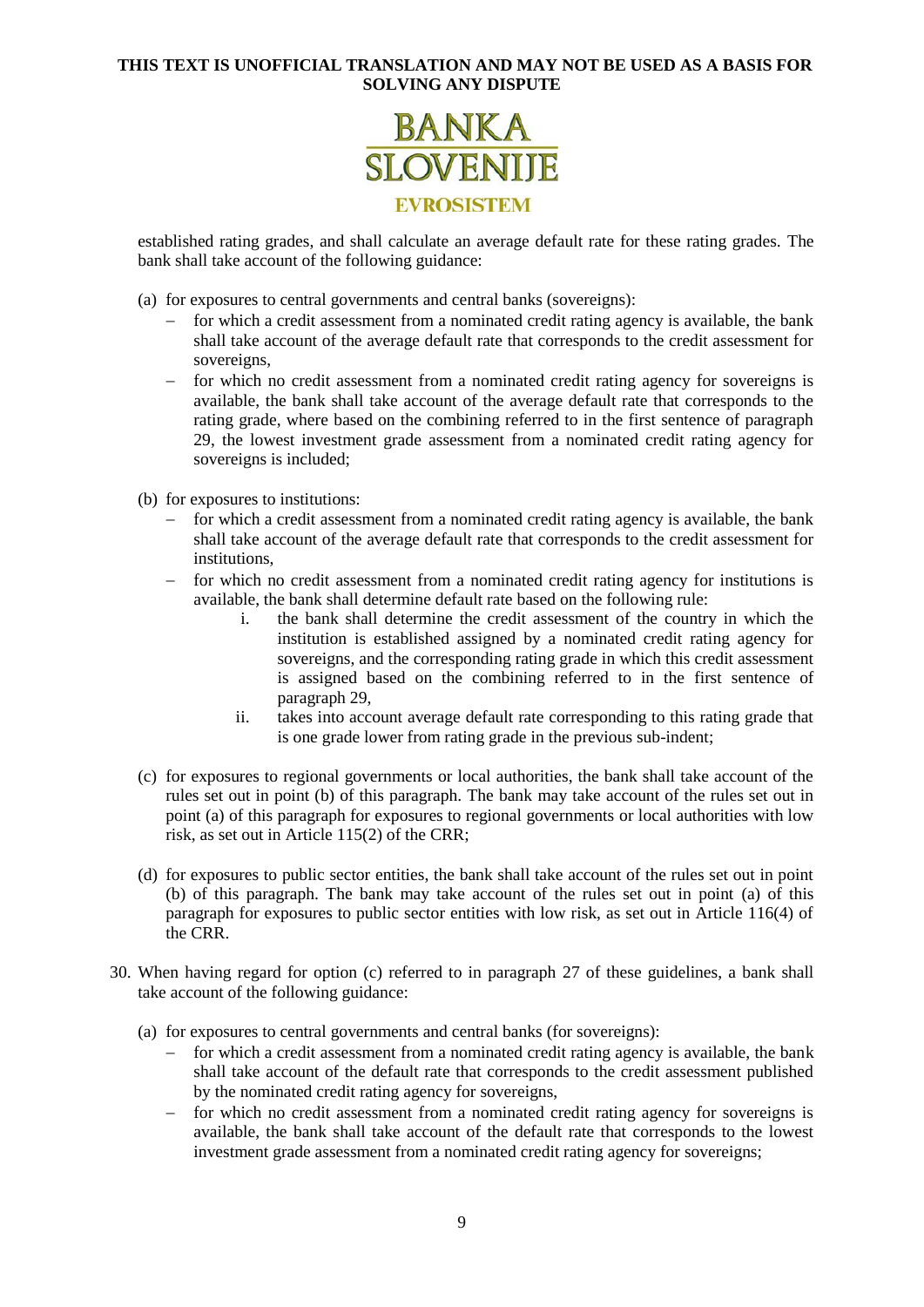

(b) for exposures to institutions:

1

- for which a credit assessment from a nominated credit rating agency is available, the bank shall take account of the default rate that corresponds to the credit assessment published by the nominated credit rating agency for institutions,
- $\overline{\phantom{a}}$  for which no credit assessment from a nominated credit rating agency for institutions is available, the bank shall take account of the default rate calculated according to the following rules:
	- i. the bank shall determine the credit assessment of the country in which the institution is established assigned by a nominated credit rating agency for sovereigns, and shall map a credit quality step to this credit assessment in accordance with Annex III of Commission Implementing Regulation (EU) No 2016/1799,
	- ii. the bank shall lower the credit quality step referred to in the previous sub-indent by one notch, and shall determine, on the basis of Annex III of Commission Implementing Regulation (EU) No 2016/1799, which credit assessments from the relevant credit rating agency map to the credit quality step,
	- iii. the bank shall calculate an average default rate based on the default rates that correspond to the credit assessments referred to in the previous sub-indent;<sup>4</sup>
- (c) for exposures to regional governments or local authorities, the bank shall take account of the rules set out in point (b) of this paragraph. The bank may take account of the rules set out in point (a) of this paragraph for exposures to regional governments or local authorities with low risk, as set out in Article 115(2) of the CRR;
- (d) for exposures to public sector entities, the bank shall take account of the rules set out in point (b) of this paragraph. The bank may take account of the rules set out in point (a) of this paragraph for exposures to public sector entities with low risk, as set out in Article 116(4) of the CRR.

# **C.2 Estimation of LGD risk parameter**

31. For the exposure classes referred to in paragraph [24](#page-6-0) of these guidelines, a bank shall apply an LGD as defined in Article 161(1) of the CRR, in the amount of 45% for senior exposures and 75% for subordinated exposures.

#### **D. Exclusion of interest income by means of the effective interest method**

32. Interest income is calculated by means of the effective interest method in accordance with paragraphs 5.4.1 and 5.4.2 of IFRS 9. According to the aforementioned method, interest is calculated for on-balance-sheet exposures by applying the effective interest rate to the gross carrying amount of the exposures. An exception is made for interest income from on-balance-sheet exposures that after initial recognition were defined as defaulted, for which interest is calculated by applying the effective interest rate to their amortised cost. An exception is also made for

<sup>4</sup> Only relevant in cases when several credit assessments from a nominated credit rating agency are included within the framework of an individual credit quality step, otherwise the bank shall take account of the default rate for the individual credit assessment.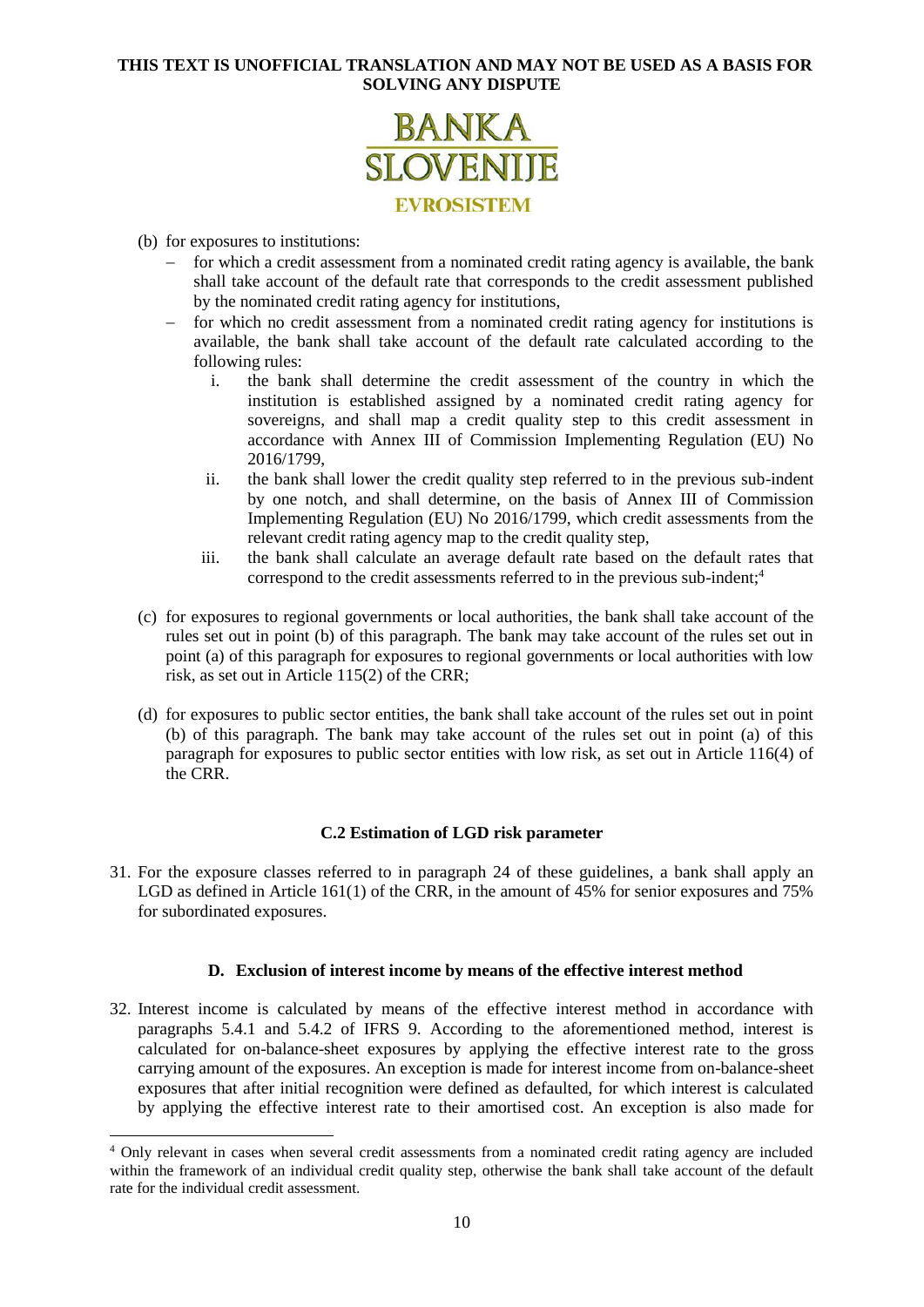

interest income from on-balance-sheet exposures that were defined as defaulted upon initial recognition (POCI), for which interest is calculated by applying the credit-risk-weighted effective interest rate to their amortised cost.

33. For the purpose of implementing the provision on the calculation and recognition of interest income in respect of the amortised cost of on-balance-sheet exposures, a bank shall put in place analytical records in its books of account that include both the contractual amount of principal and interest, and amounts for reporting and disclosure purposes in accordance with the IFRS. When calculating and recognising interest income in respect of the amortised cost of an on-balance-sheet exposure, the bank may use an income exclusion system, which excludes from income the portion of accrued interest that relates to the impaired part of the on-balance-sheet exposure, and only recognises it as income if any payment is made. This means that the bank does not recognise that portion of accrued interest as income until payment, but recognises it in a special analytical account of impaired interest, which it treats as an integral part of the gross carrying amount of onbalance-sheet exposures for external reporting purposes (and not as an integral part of impairments for credit losses). If the bank has not put in place adequate IT support for the consistent recognition of interest income in respect of amortised cost, its income exclusion system may take a conservative approach, meaning that all interest income is excluded in full until payment.

# **IV. TREATMENT OF EXPOSURES FOLLOWING A CHANGE IN REPAYMENT TERMS**

- 34. In accordance with paragraph BC5.235 of the Basis for Conclusions on IFRS 9, a bank shall not distinguish between exposures with lower and higher credit quality or between changes in repayment terms in favour of the debtor that arose due to the latter's inability to repay debt (i.e. in the event of debt forbearance) and changes that arose due to other (commercial) reasons, in the treatment of changes to the repayment terms of an exposure on the basis of paragraphs 5.4.3, 5.5.12, B3.1.1 and B3.1.2 of IFRS 9.
- <span id="page-10-1"></span>35. In accordance with paragraph BC5.227 of the Basis for Conclusions on IFRS 9, a bank shall assess a change in repayment terms from the perspective of the materiality of the impact on contractually agreed cash flows. The bank shall treat changes in repayment terms that result in material changes in cash flows in accordance with the rules on the derecognition of on-balancesheet exposures from the statement of financial position (having regard for the repayment terms prior to the change) set out in paragraph 3.2.3 of IFRS 9, and the rules on the recognition of exposures (having regard for the repayment terms after the change) set out in paragraphs 5.1.1 and 5.1.1A of IFRS 9. In accordance with paragraph 5.4.3 of IFRS 9, a bank shall treat changes in repayment terms that do not lead to material changes in cash flows as an adjustment to the gross carrying amount (with a corresponding entry in profit or loss) based on the calculated present value, taking into account newly agreed or amended discounted contractual cash flows.
- <span id="page-10-0"></span>36. IFRS 9 does not set a threshold for distinguishing between material and immaterial changes in cash flows due to a change in the repayment terms for an on-balance-sheet exposure, as is otherwise set out in paragraphs 3.3.2 and B3.3.6 of IFRS 9 for the purpose of the treatment of changes to repayment terms for financial liabilities. The bank shall therefore define such a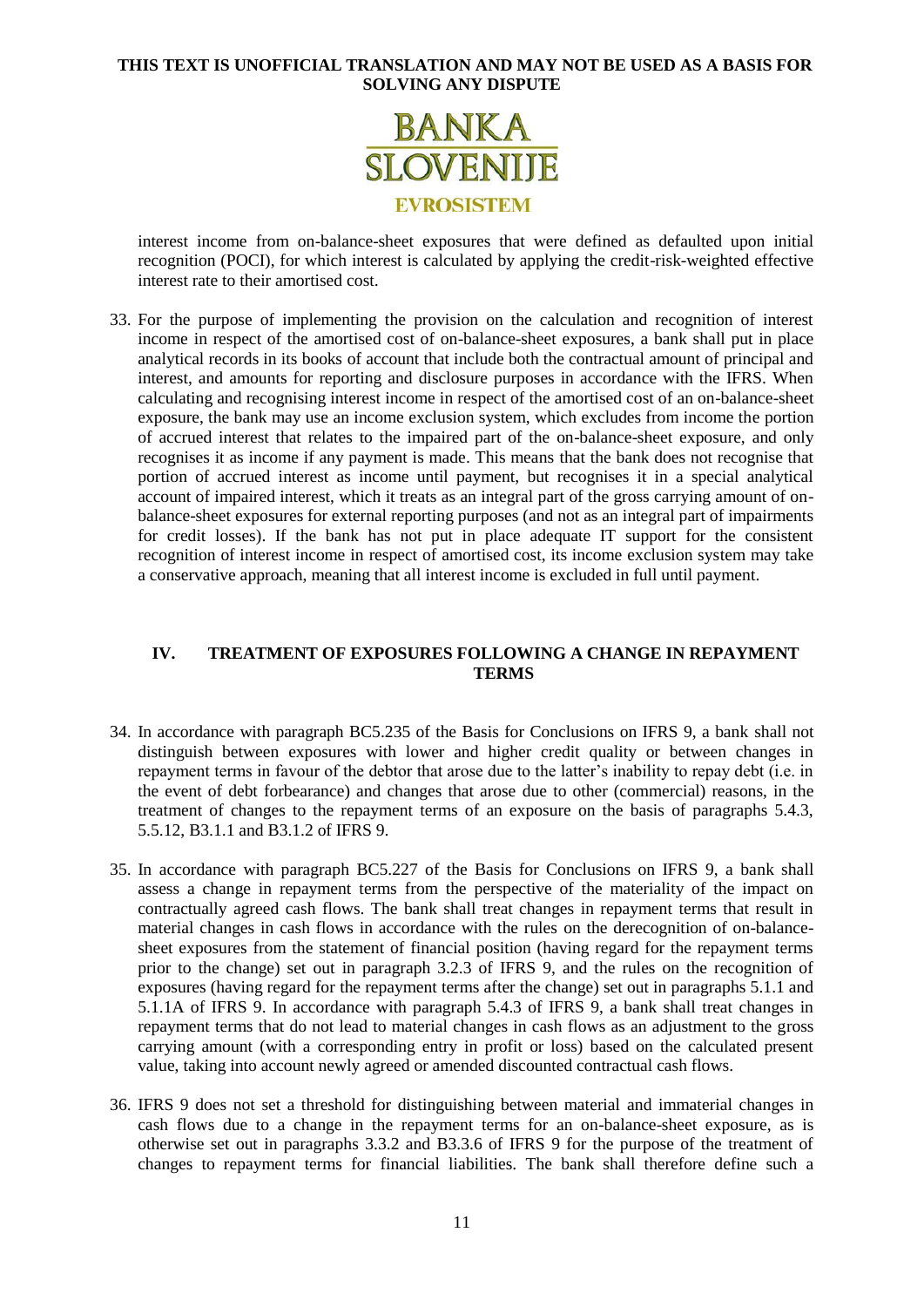

threshold in its internal policy and shall apply it consistently, for the purpose of the treatment of material changes in repayment terms for on-balance-sheet exposures.

- 37. Notwithstanding paragraph [36,](#page-10-0) a bank may treat a new loan agreement or other debt instrument contract (or an annex to an existing contract), by virtue of which the contracting parties agree on a change in the repayment terms, according to the derecognition rules set out in paragraph 3.2.3 of IFRS 9, even when the changes in cash flows are immaterial relative to the previous contract, provided that the following conditions are met:
	- (a) the change in repayment terms (e.g. a change in maturity, currency and/or interest rate) did not occur as the result of the debtor's inability to repay debt under the originally agreed terms (and thus a new on-balance-sheet exposure was not defined as a forborne exposure upon initial recognition in accordance with Commission Implementing Regulation (EU) No 680/2014), but for commercial and/or market-related reasons; and
	- (b) the original exposure was classified as stage 1, in accordance with IFRS 9, for the purpose of creating impairments and/or provisions for credit losses, prior to the change in repayment terms.
- 38. In any case, a bank shall treat a change in repayment terms in accordance with the rules on the derecognition of exposures from the statement of financial position, whenever:
	- (a) in accordance with IFRS 9 the change results in the reclassification of an on-balance-sheet exposure and a changeover to measurement at fair value (i.e. a derivative financial instrument is embedded in a contract and has a material impact on the cash flows of the underlying contract); and
	- (b) a new debtor replaces the original debtor in the credit relationship by virtue of a new contract based on which the original debtor's debt is repaid. The aforementioned rule shall not apply if the new debtor is part of group of connected clients that includes the original debtor, and for which reason the new on-balance-sheet exposure based on the new loan agreement (or annex) is defined as a forborne exposure pursuant to Commission Implementing Regulation (EU) No 680/2014 (in such cases, the bank shall act in accordance with paragraphs [35](#page-10-1) and [36](#page-10-0) of these guidelines).

# **V. TREATMENT OF REAL ESTATE AND MOVABLE PROPERTY RECEIVED AS REPAYMENT FOR EXPOSURES**

- 39. A bank shall measure real estate and movable property received as repayment for on-balancesheet exposures at fair value on the basis of their valuations and shall treat them depending on purpose in accordance with the IFRS. In accordance with the ECB guidance on NPLs, the bank shall pursue an active policy regarding the sale of real estate and movable property received as repayment for exposures.
- <span id="page-11-0"></span>40. In accordance with IFRS 5, a bank shall measure real estate and movable property received as repayment for on-balance-sheet exposures and classified as non-current assets held for sale at the lower of the following values upon acquisition and subsequently:
	- (a) the fair value less cost to sell, or
	- (b) the value at initial recognition.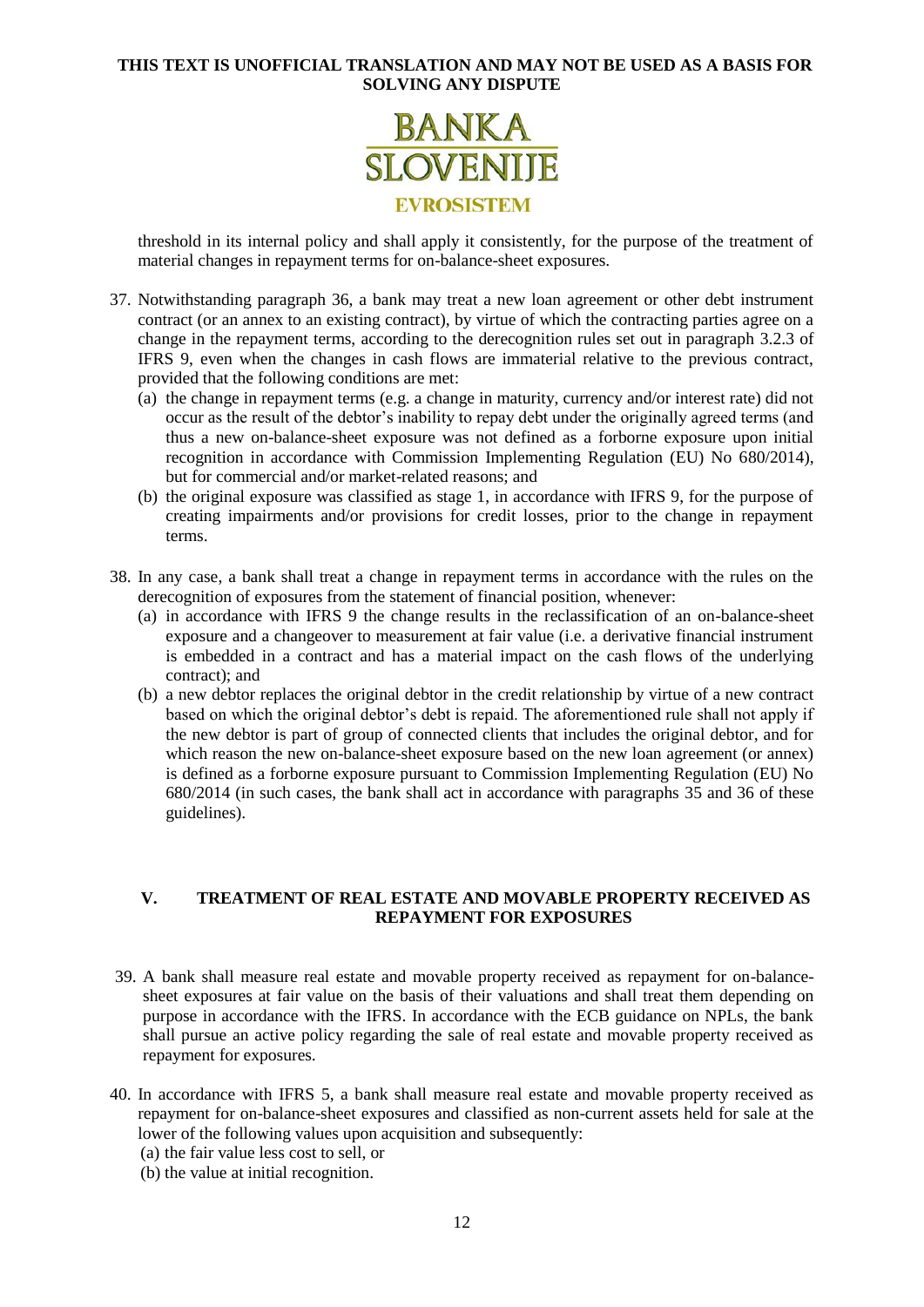

- <span id="page-12-0"></span>41. Notwithstanding paragraph [40,](#page-11-0) a bank shall value real estate and movable property received for the repayment of on-balance-sheet exposures on the basis of the liquidation of collateral and classified upon initial recognition as non-current assets held for sale at the lowest of the following values:
	- (a) the fair value less cost to sell,
	- (b) the value at initial recognition,
	- (c) the value of the real estate or movable property that was last taken into account in the estimate of cash flows or credit losses for the exposures that were repaid with the real estate or movable property in question.
- 42. For the purposes set out in paragraphs [40](#page-11-0) and [41,](#page-12-0) a bank shall estimate the cost to sell (based on the relevant accounting policies) for individual types or categories of real estate and movable property. The bank shall base the estimate of the aforementioned costs on the actual costs incurred in past sales of similar real estate and movable property. Insofar as the bank does not have such data at its disposal, the fair value of the real estate in question shall be reduced by a lump-sum deduction calculated for individual categories of real estate with regard to the current situation on the real estate or movable property market.
- 43. A bank shall also apply the provisions of this section *mutatis mutandis* to real estate and movable property received for the repayment of on-balance-sheet exposures disclosed under inventories. The inability to sell such real estate and movable property shall be reflected in the estimate of its fair value.

# **VI. APPLICATION OF GUIDELINES**

- 44. These guidelines shall not prejudice the interpretation of IFRS 9, for which the IFRS Interpretations Committee (hereinafter: IFRSIC) is responsible. Neither shall these guidelines prejudice the interpretation of the EBA guidelines on the expected credit loss model or the ECB guidance on NPLs.
- 45. The Bank of Slovenia shall apply these guidelines when conducting supervision of banks in accordance with the ZBan-2 and Council Regulation (EU) No 1024/2013. These guidelines shall be applied until their repeal or amendment, which shall be published on the Bank of Slovenia's website.
- 46. The issuance of these guidelines shall not release the Bank of Slovenia, when exercising its powers, from applying the currently applicable IFRS and IFRSIC Interpretations issued on their basis that set out the accounting framework for banks. Should the Bank of Slovenia, in exercising its powers pursuant to the ZBan-2 and Council Regulation (EU) No 1024/2013, apply an interpretation of the regulations in an individual case that amends or supplements the interpretation deriving from these guidelines, it shall amend or supplement these guidelines as appropriate without delay.
- 47. These guidelines shall enter into force on the day of their publication on the Bank of Slovenia's website, and shall apply from 1 January 2018.